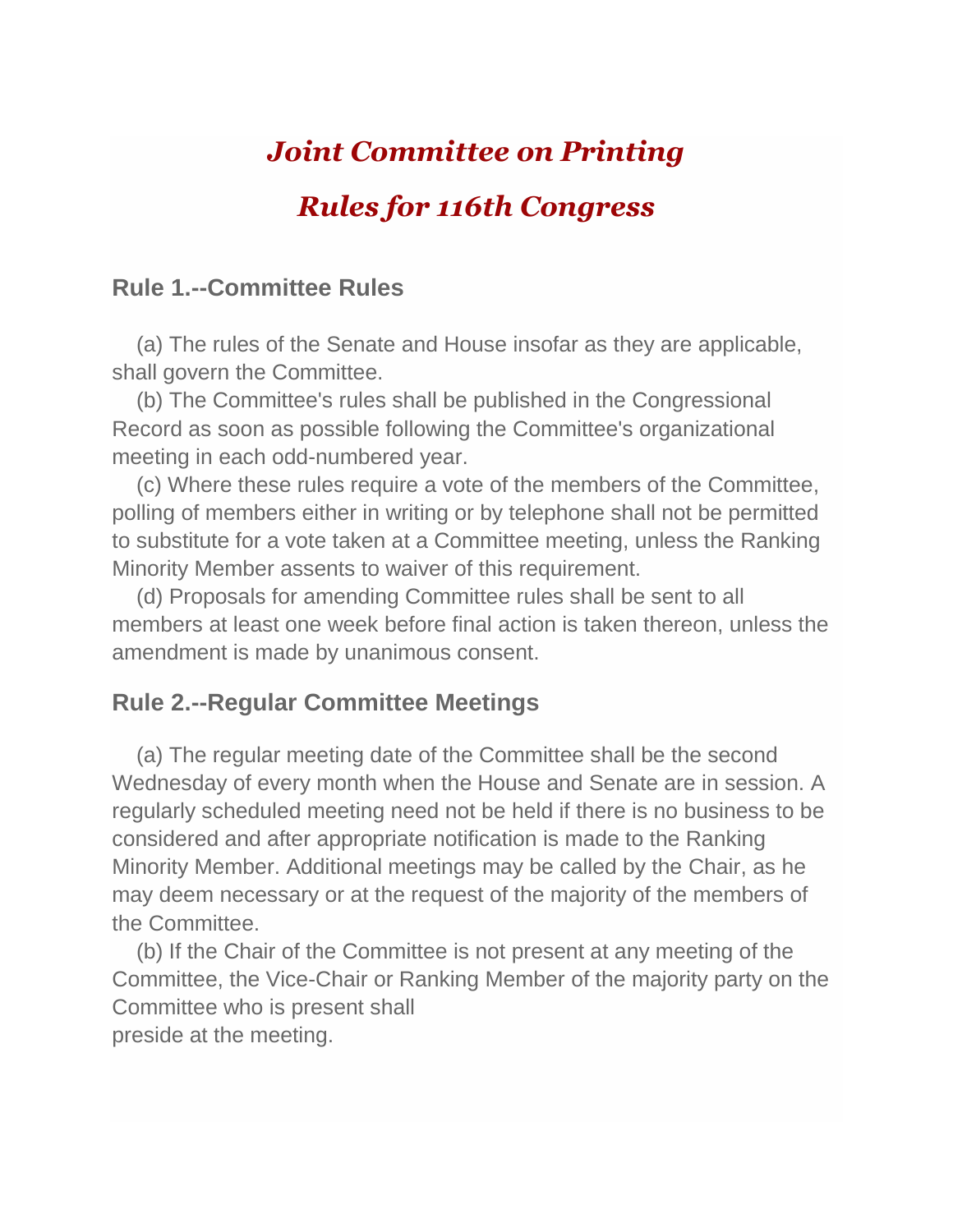### **Rule 3.--Quorum**

 (a) Five members of the Committee shall constitute a quorum, which is required for the purpose of closing meetings, promulgating Committee orders or changing the rules of the Committee.

 (b) Three members shall constitute a quorum for purposes of taking testimony and receiving evidence.

### **Rule 4.--Proxies**

 (a) Written or telegraphic proxies of Committee members will be received and recorded on any vote taken by the Committee, except for the purpose of creating a quorum.

 (b) Proxies will be allowed on any such votes for the purpose of recording a member's position on a question only when the absentee Committee member has been informed of the question and has affirmatively requested that he be recorded.

### **Rule 5.--Open and Closed Meetings**

 (a) Each meeting for the transaction of business of the Committee shall be open to the public except when the Committee, in open session and with a quorum present, determines by roll call vote that all or part of the remainder of the meeting on that day shall be closed to the public. No such vote shall be required to close a meeting that relates solely to internal budget or personnel matters.

 (b) No person other than members of the Committee, and such congressional staff and other representatives as they may authorize, shall be present in any business session that has been closed to the public.

### **Rule 6.--Alternating Chairship and Vice-Chairship by Congresses**

 (a) The Chairship and Vice Chairship of the Committee shall alternate between the House and the Senate by Congresses: The senior member of the minority party in the House of Congress opposite of that of the Chair shall be the Ranking Minority Member of the Committee.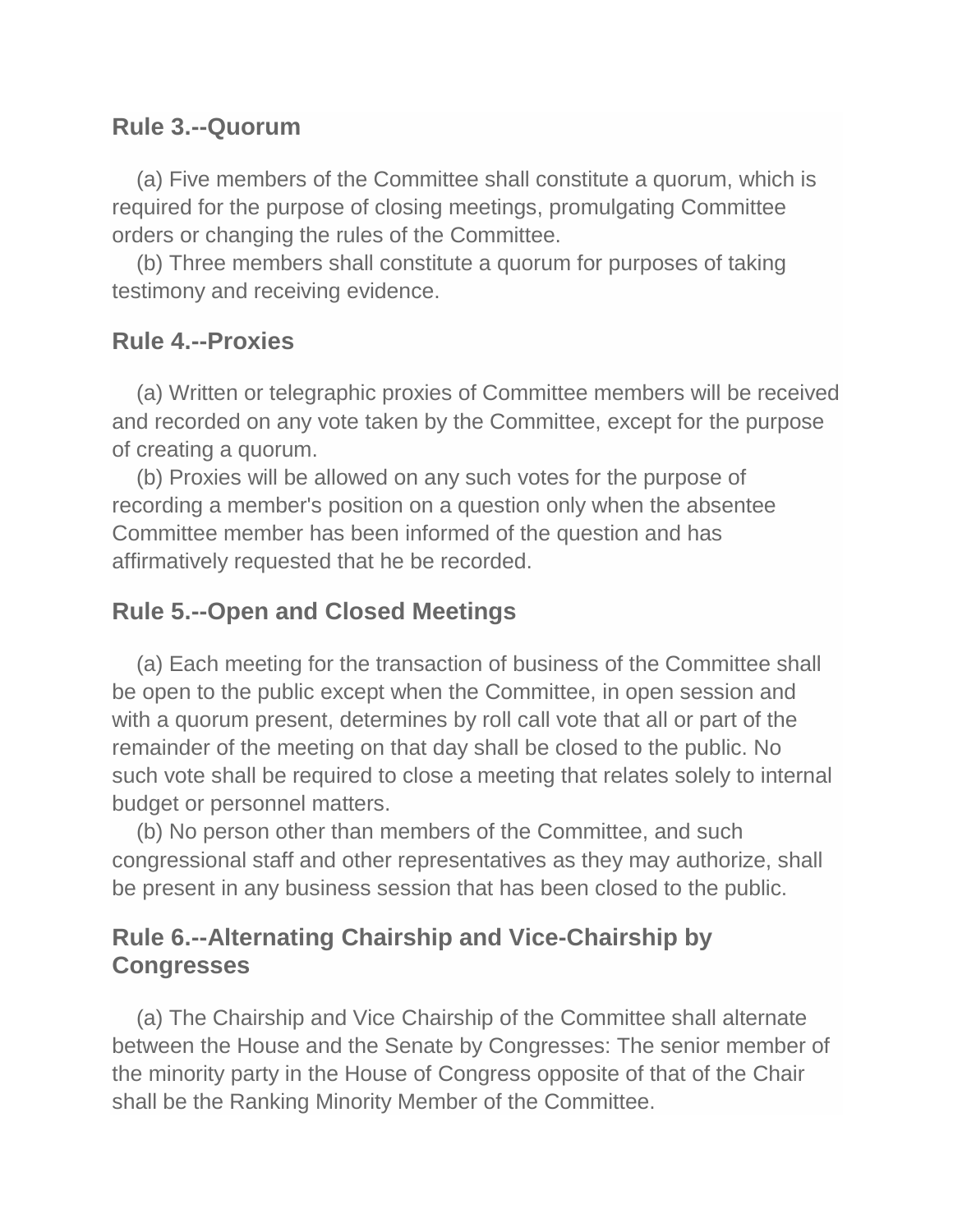(b) In the event the House and Senate are under different party control, the Chair and Vice Chair shall represent the majority party in their respective Houses. When the Chair and Vice-Chair represent different parties, the Vice-Chair shall also fulfill the responsibilities of the Ranking Minority Member as prescribed by these rules.

#### **Rule 7.--Parliamentary Questions**

 Questions as to the order of business and the procedures of Committee shall in the first instance be decided by the Chair; subject always to an appeal to the Committee.

#### **Rule 8.--Hearings: Public Announcements and Witnesses**

 (a) The Chair, in the case of hearings to be conducted by the Committee, shall make public announcement of the date, place and subject matter of any hearing to be conducted on any measure or matter at least one week before the commencement of that hearing unless the Committee determines that there is good cause to begin such hearing at an earlier date. In the latter event, the Chair shall make such public announcement at the earliest possible date. The staff director of the Committee shall promptly notify the Daily Digest of the Congressional Record as soon as possible after such public announcement is made.

 (b) So far as practicable, all witnesses appearing before the Committee shall file advance written statements of their proposed testimony at least 48 hours in advance of their appearance and their oral testimony shall be limited to brief summaries. Limited insertions or additional germane material will be received for the record, subject to the approval of the Chair.

### **Rule 9.--Official Hearing Record**

 (a) An accurate stenographic record shall be kept of all Committee proceedings and actions. Brief supplemental materials when required to clarify the transcript may be inserted in the record subject to the approval of the Chair.

 (b) Each member of the Committee shall be provided with a copy of the hearing transcript for the purpose of correcting errors of transcription and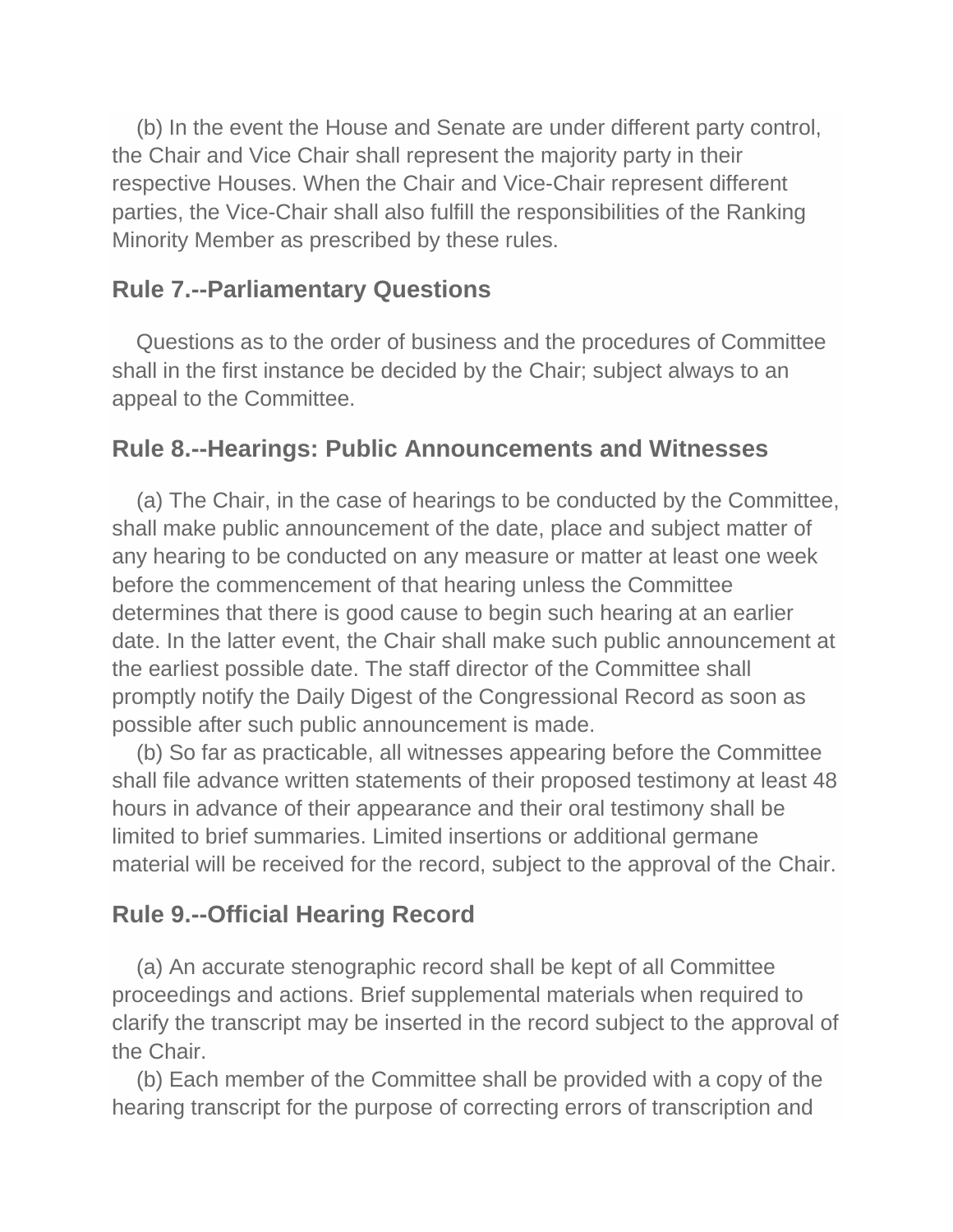grammar, and clarifying questions or remarks. If any other person is authorized by a Committee Member to make his corrections, the staff director shall be so notified.

 (c) Members who have received unanimous consent to submit written questions to witnesses shall be allowed two days within which to submit these to the staff director for transmission to the witnesses. The record may be held open for a period not to exceed two weeks awaiting the responses by witnesses.

 (d) A witness may obtain a transcript copy of his testimony given at a public session or, if given at an executive session, when authorized by the Committee. Testimony received in closed hearings shall not be released or included in any report without the approval of the Committee.

#### **Rule 10.--Witnesses for Committee Hearings**

 (a) Selection of witnesses for Committee hearings shall be made by the Committee staff under the direction of the Chair. A list of proposed witnesses shall be submitted to the members of the Committee for review sufficiently in advance of the hearings to permit suggestions by the Committee members to receive appropriate consideration.

 (b) The Chair shall provide adequate time for questioning of witnesses by all members, including minority Members and the rule of germaneness shall be enforced in all hearings notified.

 (c) Whenever a hearing is conducted by the Committee upon any measure or matter, the minority on the Committee shall be entitled, upon unanimous request to the Chair before the

completion of such hearings, to call witnesses selected by the minority to testify with respect to the measure or matter during at least one day of hearing thereon.

#### **Rule 11.--Confidential Information Furnished to the Committee**

 The information contained in any books, papers or documents furnished to the Committee by any individual, partnership, corporation or other legal entity shall, upon the request of the individual, partnership, corporation or entity furnishing the same, be maintained in strict confidence by the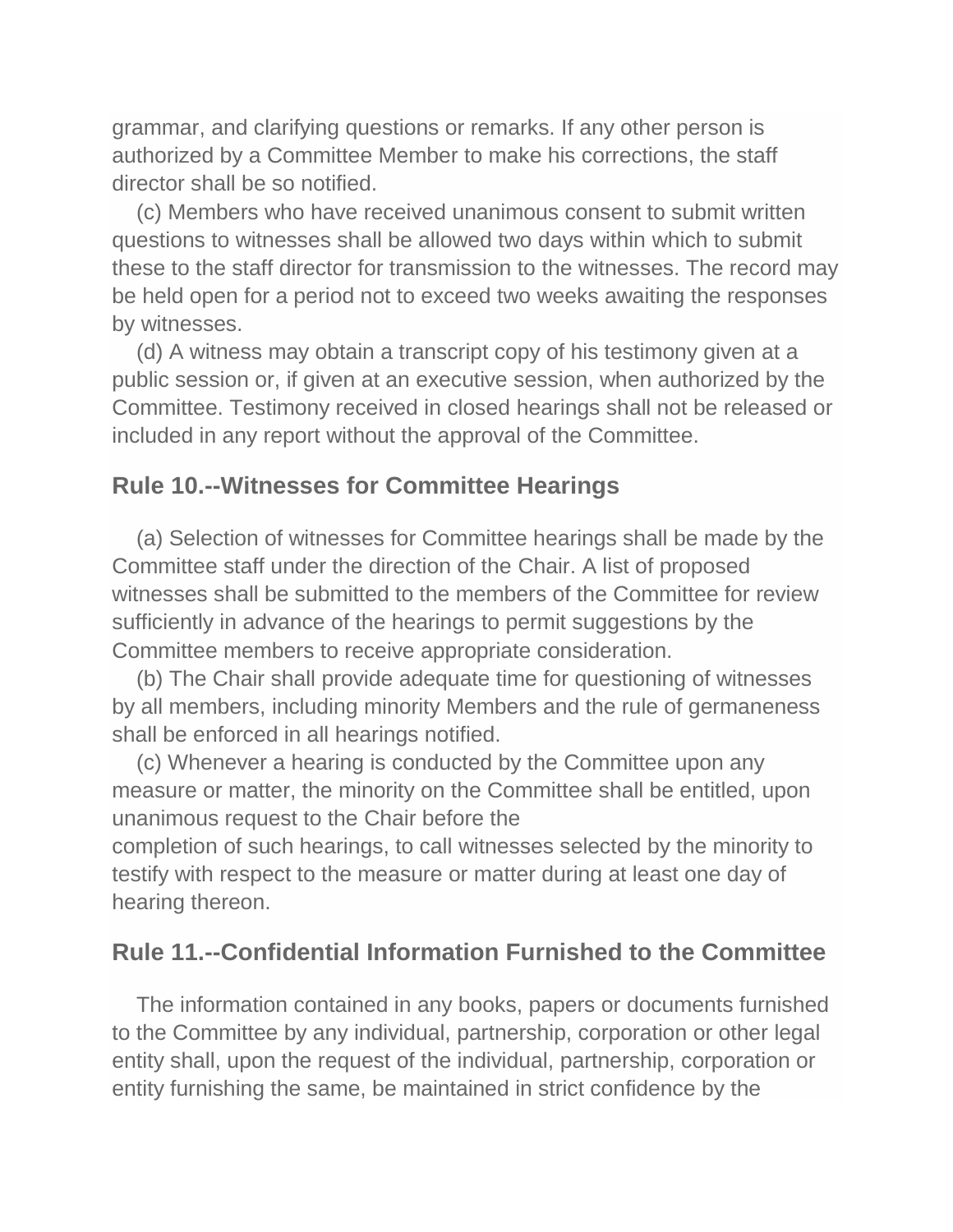members and staff of the Committee, except that any such information may be released outside of executive session of the Committee if the release thereof is effected in a manner which will not reveal the identity of such individual, partnership, corporation or entity in connection with any pending hearing or as a part of a duly authorized report of the Committee if such release is deemed essential to the performance of the functions of the Committee and is in the public interest.

### **Rule 12.--Broadcasting of Committee Hearings**

 The rule for broadcasting of Committee hearings shall be the same as Rule XI, clause 4, of the Rules of the House of Representatives.

### **Rule 13.--Committee Reports**

 (a) No Committee report shall be made public or transmitted to the Congress without the approval of a majority of the Committee except when Congress has adjourned: provided that any member of the Committee may make a report supplementary to or dissenting from the majority report. Such supplementary or dissenting reports should be as brief as possible.

 (b) Factual reports by the Committee staff may be printed for distribution to Committee members and the public only upon authorization of the Chair either with the approval of a majority of the Committee or with the consent of the Ranking Minority Member.

### **Rule 14.--Confidentiality of Committee Reports**

 No summary of a Committee report, prediction of the contents of a report, or statement of conclusions concerning any investigation shall be made by a member of the Committee or by any staff member of the Committee prior to the issuance of a report of the Committee.

### **Rule 15.--Committee Staff**

 (a) The Committee shall have a staff director, selected by the Chair. The staff director shall be an employee of the House of Representatives or of the Senate.